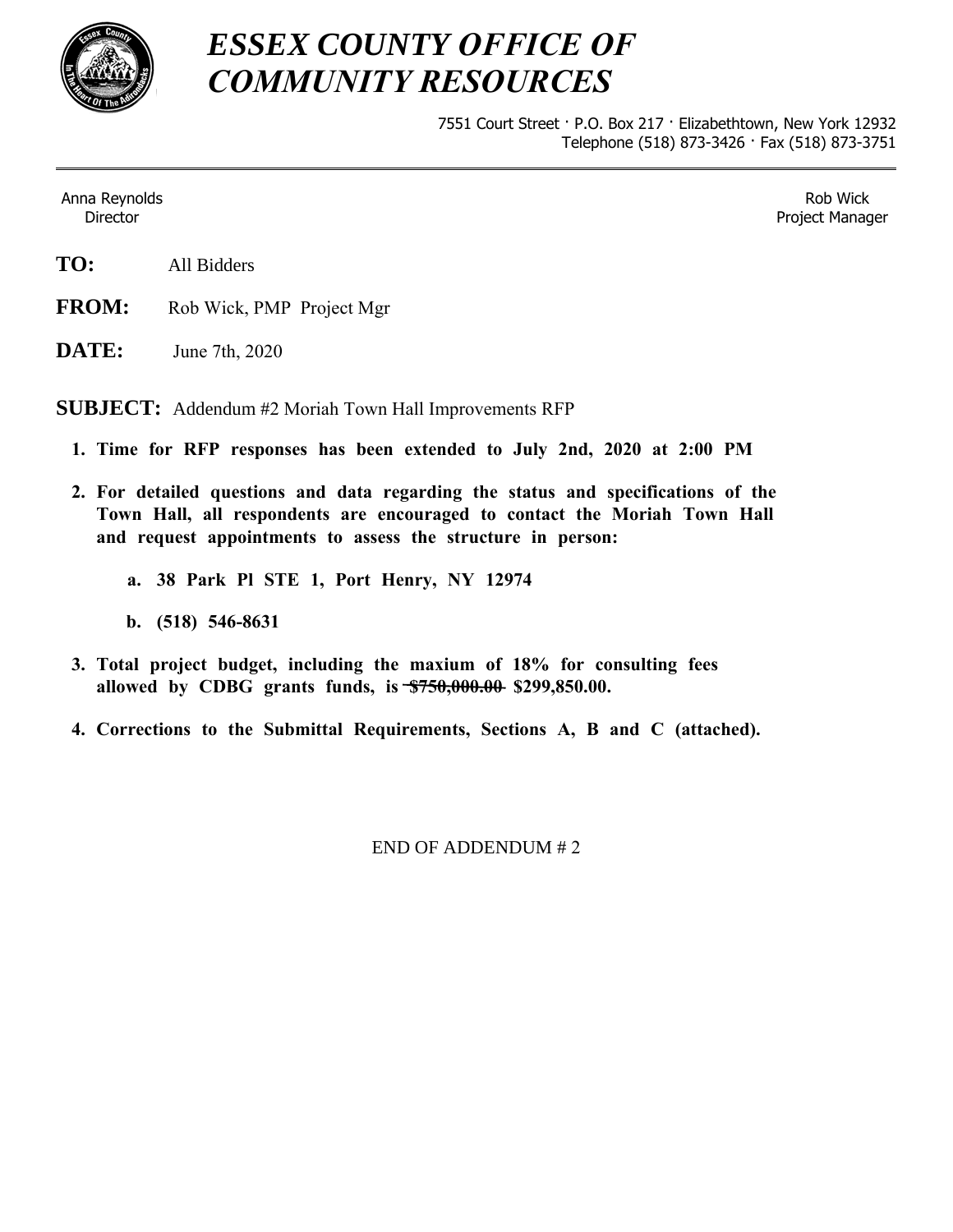# **SUBMITTAL REQUIRMENTS**

#### **A. Preliminary Requirements**

- 1. \*Certificate of Authority (Corporation) or Certificate of Existence (ex: Professional Limited Liability Company or "PLLC") issued by the NY Secretary of State
- 2. \*Evidence of Insurance: Commercial General Liability with limits not less than \$2,000,000; Workers Compensation and Employers Liability with limits not less than \$500,000; and, Automobile Liability with limits not less than \$1,000,000 per occurrence.
- 3. \*References: At least three (3) references of *related projects*, including date of project, contact person and phone number, and a brief description of the project.
- 4. \*Conflict of Interest Statement & Supporting Documentation: Respondent shall disclose any professional or personal financial interests that may be a conflict of interest in representing the Town. In addition, all Respondents shall further disclose arrangement to derive additional compensation from various investment and reinvestment products, including financial contracts.
- 5. \*Non-Collusion Biding Affidavit: Provide completed, signed & notarized form back with Response
- 6.  $*$ Iran Divestment Act Compliance Form: Provide completed  $&$  signed form back with Response

#### *\*RFP RESPONSE WILL BE CONSIDERED INCOMPLETE AND NOT SCORED IF THESE ITEMS ARE NOT PROVIDED IN COMPLETION*

### **B. Letter of Interest**

Submit a Cover Letter of Interest signed by a duly authorized officer or representative of the Respondent, not to exceed two pages in length. The Letter of Interest must also include the following information:

- The principal place of business and the contact person, title, telephone/fax numbers and email address.
- A brief summary of the qualifications of the Respondent and team.
- Description of organization (i.e. Professional Corporation, or Professional Limited Liability Company).
- The names and business addresses of all Principals of the Respondent. For purposes of this RFP "Principals" shall mean persons possessing an ownership interest in the Respondent.
- If the Respondent is a partially owned or fully-owned subsidiary of another organization, identify the parent organization and describe the nature and extent of the parent organization's approval rights, if any, over the activities of the Respondent.